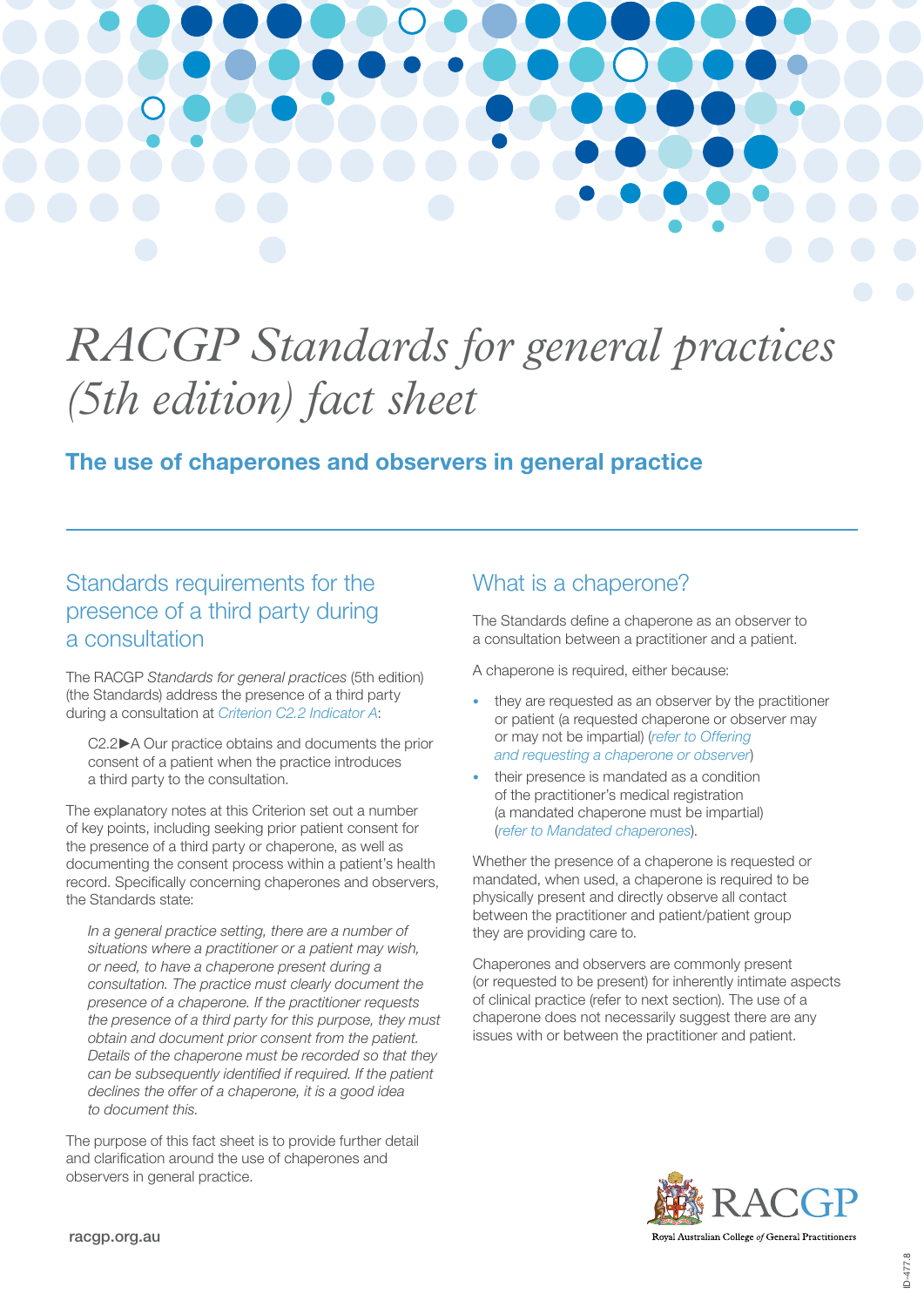

The use of a chaperone can be considered a risk management strategy and may assist in protecting:

- the patient from feelings of discomfort or distress
- the practitioner from feelings of discomfort
- the practitioner's actions from being misconstrued
- both the patient and the practitioner from allegations of inappropriate behaviour and misconduct.

Practitioners must take into account any cultural considerations and the medical and social history of the patient, and avoid any assumptions about a patient who requests the presence of a chaperone, including those based on their age, gender and ethnicity.

### When to use a chaperone or observer

The use of a chaperone or observer during intimate examinations is regarded in Australia and internationally as good medical practice, given the potential for misunderstanding during physical examinations.1 A chaperone or observer can ensure that whatever is communicated to the patient is what takes place.

Patients may find intimate examinations stressful and embarrassing. The definition of an intimate examination depends on the patient's perspective, cultural values and beliefs; however, an intimate examination usually means examination of the breasts, genitalia or an internal examination (vaginal or rectal). Particular care and consideration for the use of a chaperone or observer must be taken when intimate examination is required for a patient who:

- is new to the practice (ie when there has been insufficient time to build trust and confidence)
- is a child
- is intellectually, mentally or physically impaired
- exhibits sexually explicit behaviour
- has a history of sexual assault
- is from a non-English speaking background
- attends for an examination after hours when few or no other staff are present at the practice.

When a child requires an intimate examination, an adult chaperone or observer should be present.

Patients may consider the offer for a chaperone or observer as a sign of respect, contributing to the development of trust and confidence in the patient–doctor relationship. Where there is developed trust and confidence, the routine presence of a chaperone or observer may be considered unnecessary for that patient, but it remains good practice to always present the patient with the option whenever an intimate examination is needed.

### Obtaining prior consent

A practitioner must ask the patient if they consent to having a third party present during a consultation, including the presence of a chaperone or observer. This consent needs to be sought and provided before the consultation starts. Where a patient has previously given consent to have a chaperone or observer present, the practitioner must still check that the consent remains valid at the beginning of each new consultation, before commencing any examination. Failure to obtain a patient's consent may increase the risk of medico-legal action.2,3

Practitioners must record in the consultation notes that the patient has consented to the presence of a chaperone or observer. It may be necessary to later identify any third party present during a consultation. Recorded details of a chaperone or observer can be linked back to the consultation and subsequently identified if required.

Patients need to be introduced to the chaperone or observer and, if the chaperone or observer is a member of the GP's practice team, told what their position is.

Your medical defence organisation can provide advice on how your practice can develop a system for recording the presence of third parties in a consultation.

More information on obtaining patient consent is available in the RACGP *[Information sheet: Informed patient decisions.](https://www.racgp.org.au/FSDEDEV/media/documents/Running a practice/Practice standards/5th edition/RACGP-Information-sheet-Informed-patient-decisions.pdf)*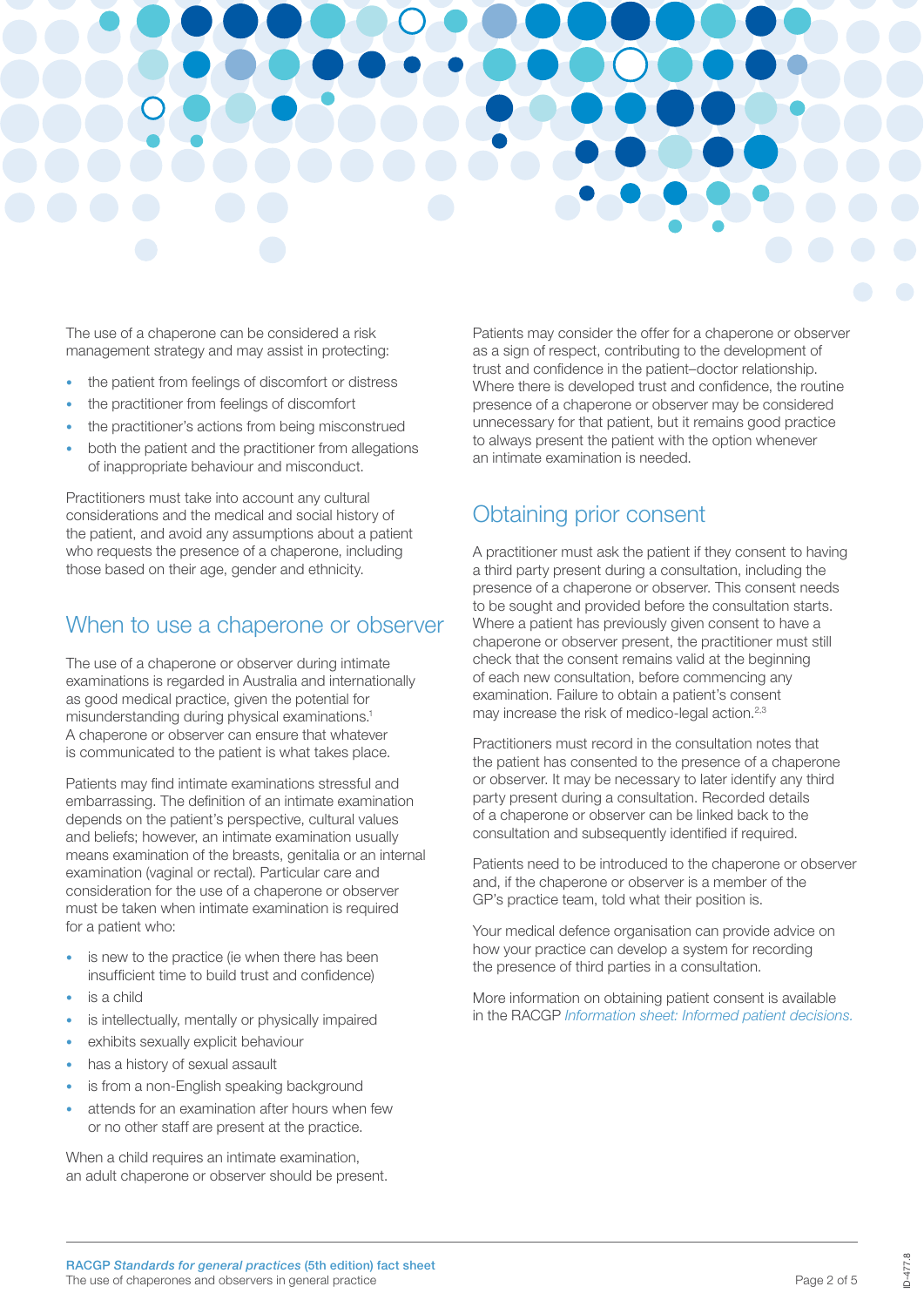

### <span id="page-2-0"></span>Offering and requesting a chaperone or observer

Unless specifically mandated, GPs should consider whether to involve a chaperone in a consultation on a case-by-case basis. There are no firm guidelines on specific situations when a chaperone should be involved in a consultation, except where legally required (*[refer to Mandated chaperones](#page-3-0)*).

The presence of a chaperone or observer may be offered by a GP, or requested by the patient. GPs should respect patient requests for the presence and the gender (if requested) of a chaperone or observer. When offering a chaperone or observer, it is important to tell the patient that having a chaperone present is common practice and ultimately the patient's decision.

Any offer made or request for a chaperone or observer must be clearly documented in the patient's health record, along with the subsequent decision of the patient.

Routinely offering the presence of a chaperone or observer is particularly important where:

- a patient is, or may be, vulnerable or anxious
- religious or cultural background and influences affect the patient's understanding of an examination or other clinical care
- the practitioner and patient have experienced difficulty or misunderstanding with one another in the past.

### Requirements for a chaperone or observer offered by the GP

If a GP offers to provide a chaperone or observer, the chaperone or observer must:

- be qualified (eg a member of the clinical team, such as nursing staff)
- understand the nature of the consultation that they are observing
- understand any procedures that may be required and the normal way in which these are performed
- understand the support role they are providing to the patient
- be of a gender approved by the patient
- respect the privacy and dignity of the patient.

A chaperone or observer offered by the GP should not be a receptionist or practice manager. Such individuals may not be properly equipped to perform the role of chaperone or observer and can make the patient uncomfortable.4

### When a patient requests a chaperone or observer

A chaperone or observer could be someone chosen by the patient.<sup>5</sup> GPs should make patients aware that they can choose their own chaperone or observer, especially given a chaperone or observer provided by the practice may not always be available on demand. A chaperone or observer chosen by the patient must be at least 18 years of age and acceptable to the patient and may be a spouse, partner, parent, other family member or a guardian/carer of the patient.<sup>6</sup> Patients should be advised that choosing a friend or family member as an observer carries risk, including inadvertent breaches of confidentiality and potential embarrassment.

Regardless of whether a chaperone or observer is provided by the practice or otherwise chosen by the patient, care must be taken to maintain the patient's privacy and dignity in their presence, as much as possible.

The GP must record the name and qualifications of any chosen chaperone or observer in the patient's health record.

#### When a patient declines an offer for a chaperone or observer

A patient may decline the offer for a chaperone or observer for any reason (eg having a third party present may make them uncomfortable). A GP cannot force the presence of a chaperone or observer on an unwilling patient. Depending on the nature of an examination or the GP's preference, the GP may not wish to continue to examine a patient who has declined a chaperone or observer. If so, the GP could:

- ask the patient to reconsider their decision
- after deliberating the risks, proceed or continue with the consultation without a chaperone or observer present
- tell the patient that they do not wish to proceed with the examination in the absence of a chaperone/observer
- provide the patient with a referral to another practitioner.

If a patient declines an offer for a chaperone or observer, the GP must record this in the patient's health record.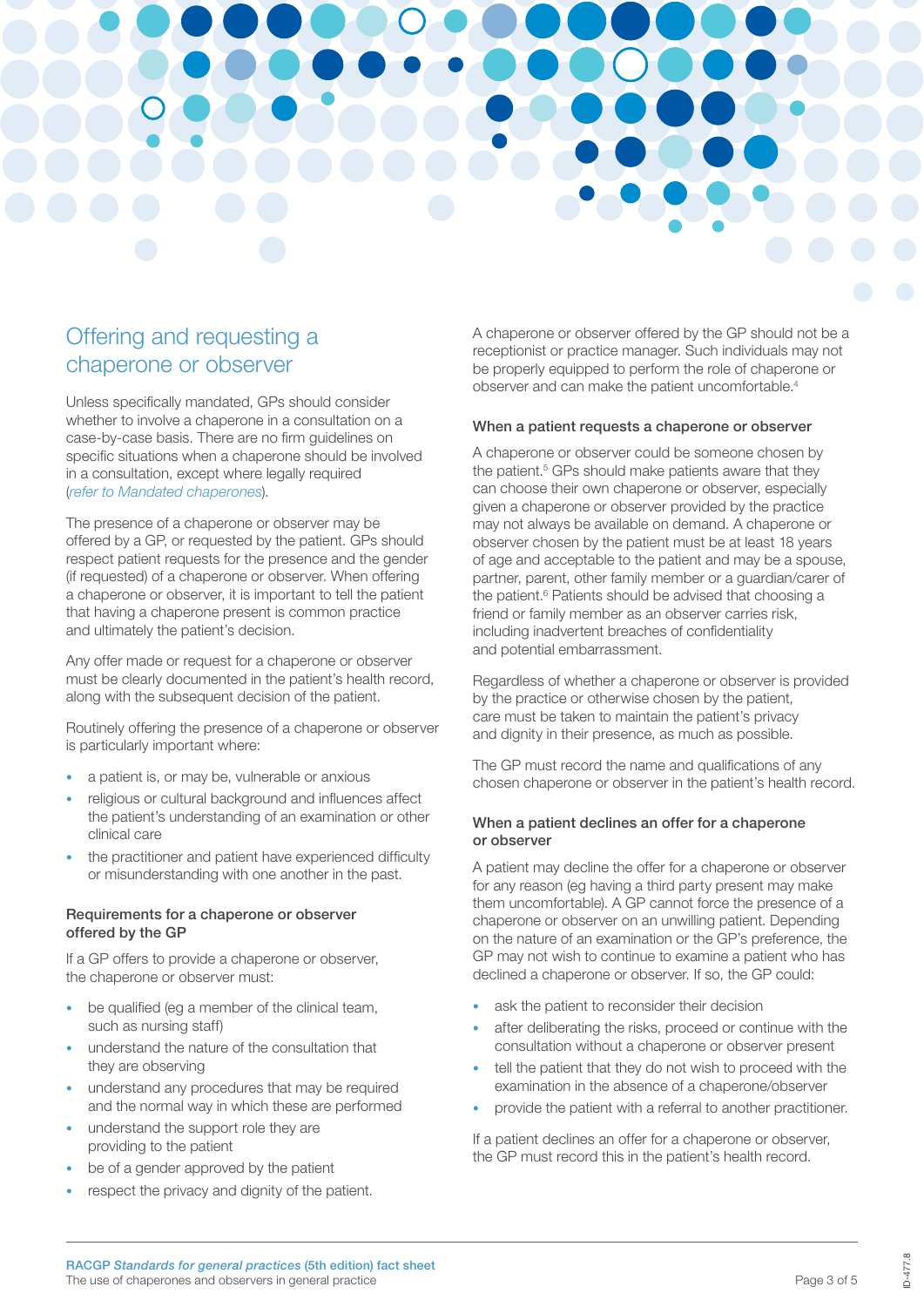

### <span id="page-3-0"></span>Mandated chaperones

A medical board, tribunal or court may mandate that a GP have a chaperone present during consultations with all patients, or with patients of a specified gender and/or age. Mandated chaperones are a condition for permitting the GP to practise and are intended to protect patients from improper behaviour. Chaperoning conditions on a practitioner are generally an interim protective measure and mandated rarely on a small number of medical practitioners.1

A mandated chaperone must be visibly present during all aspects of medical care provided by the practitioner, subject to the chaperone conditions placed on the GP.

A mandated chaperone should have no prior connection with the GP they are observing. If this is not possible, the consultation should be deferred until such a person can be appointed, except in an emergency when no other practitioner can see the patient.

As with a chaperone or observer offered to a patient, the patient must consent to the presence of a mandated chaperone. A patient cannot decline the presence of a mandated chaperone; however, the consultation should not occur if the patient does not agree to the chaperone's presence. If this is the case, the patient will need to see another practitioner and the GP could refer them accordingly.

The Australian Health Practitioner Regulation Agency (AHPRA) *[Chaperone protocol](https://www.ahpra.gov.au/documents/default.aspx?record=WD16%2F19877&dbid=AP&chksum=DojO0or%2FTdDuMaq5wz1JNQ%3D%3D)* specifies who may act as a mandated chaperone.

If a GP has conditions for a mandated chaperone, this could be communicated to patients:

- by letter at the time a mandated chaperone condition is enforced
- via clear written notification/signage in the waiting room and consulting room
- verbally when they make an appointment with the GP, including the reason why a chaperone is required.

### When a chaperone or observer is unavailable

#### For chaperones or observers who are offered to, or requested by, the patient (not-mandated)

Where a chaperone has been determined as appropriate and required but a suitable one is not available, neither the patient nor GP should feel pressured into proceeding with the consultation.

The GP does not need to proceed with the consultation unless it is a medical emergency.

### For mandated chaperones

If a GP is legally mandated to have a chaperone in a specified context, the GP must ensure an appropriate chaperone is available. If one is not, or if those available are unsatisfactory, the GP must not conduct that consultation.

### Options when a suitable chaperone or observer is unavailable

When a suitable chaperone or observer is unavailable, the GP could:

- offer to reschedule the appointment so that a chaperone or observer can be arranged
- refer the patient to another practitioner (a referral to a practitioner who is the same gender as the patient may suit the patient's preferences in lieu of a chaperone or observer)
- counsel the patient about the effects of any delays encountered and the effects on their health.

The patient's response in these situations must be clearly documented in the patient's health record.